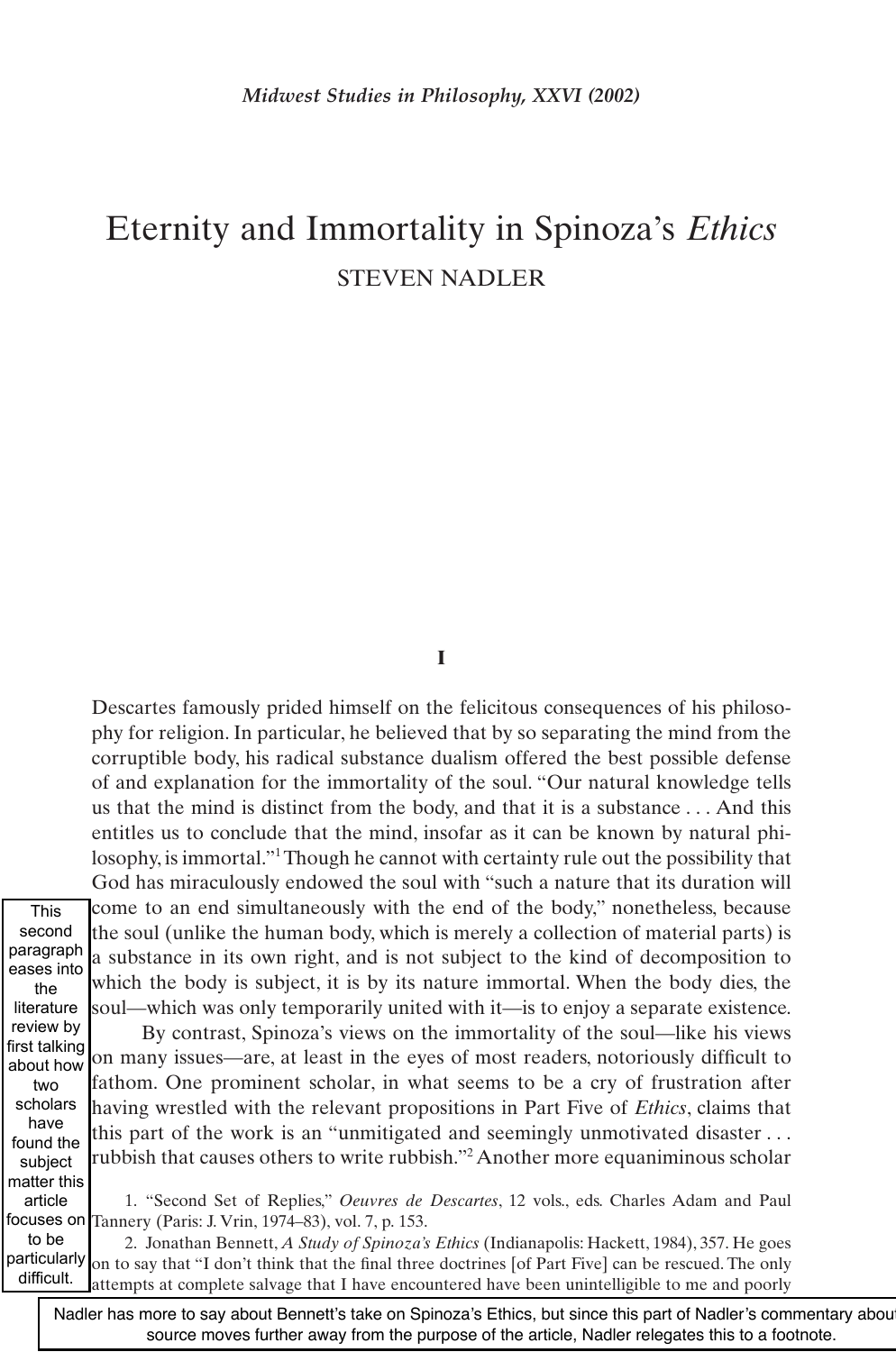confesses that "in spite of many years of study, I still do not feel that I understand this part of *Ethics* at all." He adds, "I feel the freedom to confess that, of course, because I also believe that no one else understands it adequately either."3 Because of the complexity and opacity of Spinoza's account of the eternity of the mind, which involves some of the most difficult and puzzling propositions of *Ethics*, there has been, since the posthumous publication of his writings, a great deal of debate over whether he defends or allows for personal immortality or rejects it; even today no consensus has emerged.4

A number of scholars have thought that what Spinoza is up to, at least in *Ethics*, <sup>5</sup> is a denial of personal immortality, although there is very little agreement on just how he accomplishes this. Thus, Stuart Hampshire notes that, for Spinoza, while there is an eternal aspect of the mind, what survives the death of a person cannot possess any individuality. "The possible eternity of the human mind cannot . . . be intended to mean that I literally survive, as a distinguishable individual, in so far as I attain genuine knowledge; for in so far as I do attain genuine knowledge, my individuality as a particular thing disappears and my mind becomes so far united with God or Nature conceived under the attribute of thought."6 While he does not necessarily find such an Averroist-type doctrine in *Ethics*, Curley agrees with Hampshire's general point. Despite the difficulty he claims to have in understanding Part Five, he says that "Spinoza does not have a doctrine of personal immortality. What 'remains' after the destruction of the body is not a person . . . whatever the doctrine of the eternity of the mind does mean, it does not mean that *I* can entertain any hope of immortality.<sup>"7</sup> James Morrison, too, is of this opinion, although he insists that this is not because, as Hampshire claims, the mind is absorbed into the infinite attribute of thought, but because the essential condition of individuation for Spinoza—that is, the existence of the body—no longer obtains.8 Although Yirmiyahu Yovel sees yet other reasons for denying that

related to what Spinoza actually wrote... After three centuries of failure to profit from it, the time has come to admit that this part of *Ethics* has nothing to teach us and is pretty certainly worthless... this material is valueless" (372, 374). Either Bennett is intentionally overstating his case, or he fails to understand the import of the entire work.

3. Edwin Curley, *Behind the Geometrical Method* (Princeton: Princeton University Press, 1988), 84.

4. The leaders of the Amsterdam Portuguese-Jewish congregation, on the other hand, had no trouble understanding what Spinoza had to say on this matter.Among the "heresies" for which he is reported to have received his *cherem*, or ban, from the congregation was the denial of the immortality of the soul; see *Spinoza: A Life* (Cambridge: Cambridge University Press, 1999), chapter 6. I examine the questions surrounding his ban, and especially the importance of the issue of immortality for that community, in *Spinoza's Heresy: Immortality and the Jewish Mind* (Oxford: Oxford University Press, 2002).

5. In this paper, I concentrate only on *Ethics*. The evidence for Spinoza's views on immortality from the earlier, aborted *Short Treatise on God, Man and His Well-Being* is more difficult to interpret. The final chapter of the work is entitled "On Immortality," but the upshot of the brief discussion is not immediately clear; see *Spinoza's Heresy*, chapter 5.

6. Stuart Hampshire, *Spinoza* (London: Penguin, 1951), 175.

7. Curley, *Behind the Geometric Method*, 84–6.

8. James Morrison, "Spinoza on the Self, Personal Identity and Immortality," in Graeme Hunter (ed.), *Spinoza:The Enduring Questions* (Toronto: University of Toronto Press, 1994), 31–47.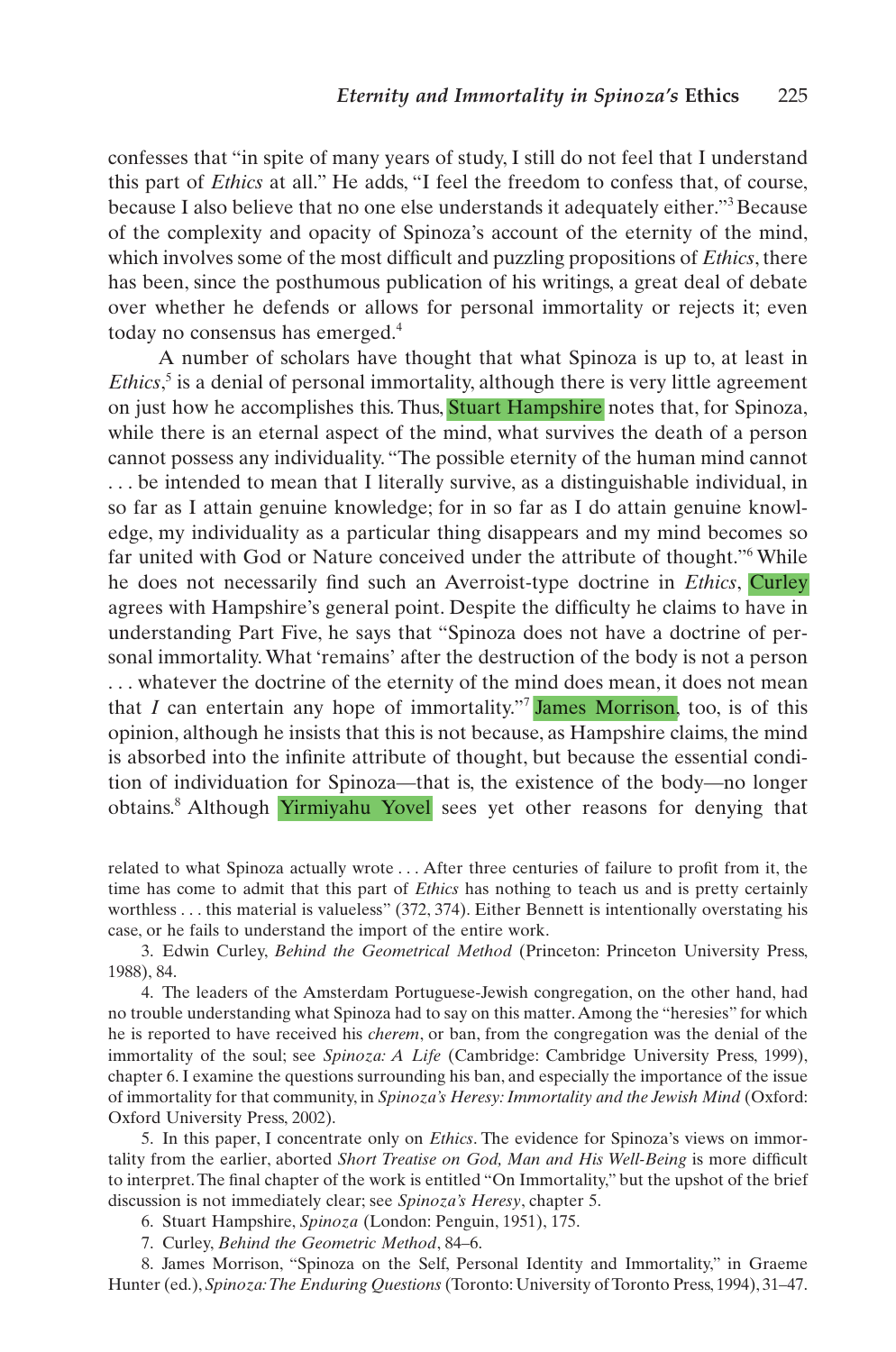## 226 *Steven Nadler*

Spinoza held a robust doctrine of postmortem survival, he sums up this general line of interpretation nicely: "The transcendent-religious idea of an afterlife, in which our existence will be modified in proportion to what we have done in this life, is foreign to [Spinoza]."9 There is, in other words, no personal immortality for Spinoza.

Now this is indeed a very tempting reading of Spinoza. It is, in fact, the one I shall argue for (although I shall offer different, more specific reasons as to why there is and can be no personal immortality in Spinoza's system). However, the more popular interpretation of Spinoza seems to be that which somehow finds in his philosophy an account of personal immortality, in one or another of that doctrine's classical senses. Generally speaking, one can hold that the soul is immortal either because as a "substance" (or, so as not to conflict with Spinoza's own metaphysical terminology, "thing") in its own right that is ontologically distinct from the mortal body, the entire soul persists after death (the so-called "Platonic" view); or because there is at least a *part* of the soul—which is in fact not a selfsubsisting substance but the inseparable "form" of the body, most of which dies with the body—that remains after death (this is the "Aristotelian" view).<sup>10</sup> On either account, there is a spiritual element of the person—either the whole soul itself or some part of it—that persists, disembodied, after that person's death; an element that is identifiable with that person's self and that bears some relationship to the life he led. Spinoza is usually alleged to have held some version or another of one of these two positions.

Alan Donagan, for example, in much of his work on Spinoza, has adopted this reading. He insists that Spinoza's "affirmation of personal immortality" is not irreconciliable with the rest of his system, and that what remains of a person after his death is a particular, individuated, and personal essence—one, moreover, that bears a strong sense of self. Immortality for Spinoza, he claims, is a "personal and individual affair"; what persists postmortem is "a part of the individuating primary constituent of each mind  $\ldots$  a part that retains its individuality."<sup>11</sup> I shall return to his arguments for this position below. More recently, Tamar Rudavsky has claimed that "Spinoza's theory of human immortality can in fact be rescued in a way that preserves individuality." Without saying why his views on the mind need such

9. Yirmiyahu Yovel, *Spinoza and Other Heretics*, vol. 1, *The Marrano of Reason* (Princeton: Princeton University Press, 1989), 170. Yovel, however, goes too far in limiting the eternity of the mind to what can be experienced in this life. See also Pierre-François Moreau, *Spinoza: L'expérience et l'éternité* (Paris: Presses Universitaires de France, 1994): "Il faut faire violence au texte pour y lire au premier plan une doctrine de l'immortalité de l'âme. Cela n'exlut pas une certaine forme d'immortalité dans le système—celle qui correspondrait à une survie de l'entendement sans imagination; mais elle a une signification limitée et spécifique, et il est impossible qu'elle épuise le sens du mot éternité. En tout cas elle ne concerne pas le totalité de l'âme: elle ne peut donc être assimilée à la conception religieuse traditionelle" (535).

10. This form of the distinction between two views on the immortality of the soul comes from Harry Wolfson, *The Philosophy of Spinoza* (Cambridge, MA: Harvard University Press, 1934), vol. 2, 289–90.

11. Alan Donagan, "Spinoza's Proof of Immortality," in Marjorie Grene (ed.), *Spinoza: A Collection of Critical Essays* (Garden City: Anchor, 1973), 252. See also his *Spinoza* (Chicago: University of Chicago Press, 1988), chapter 10.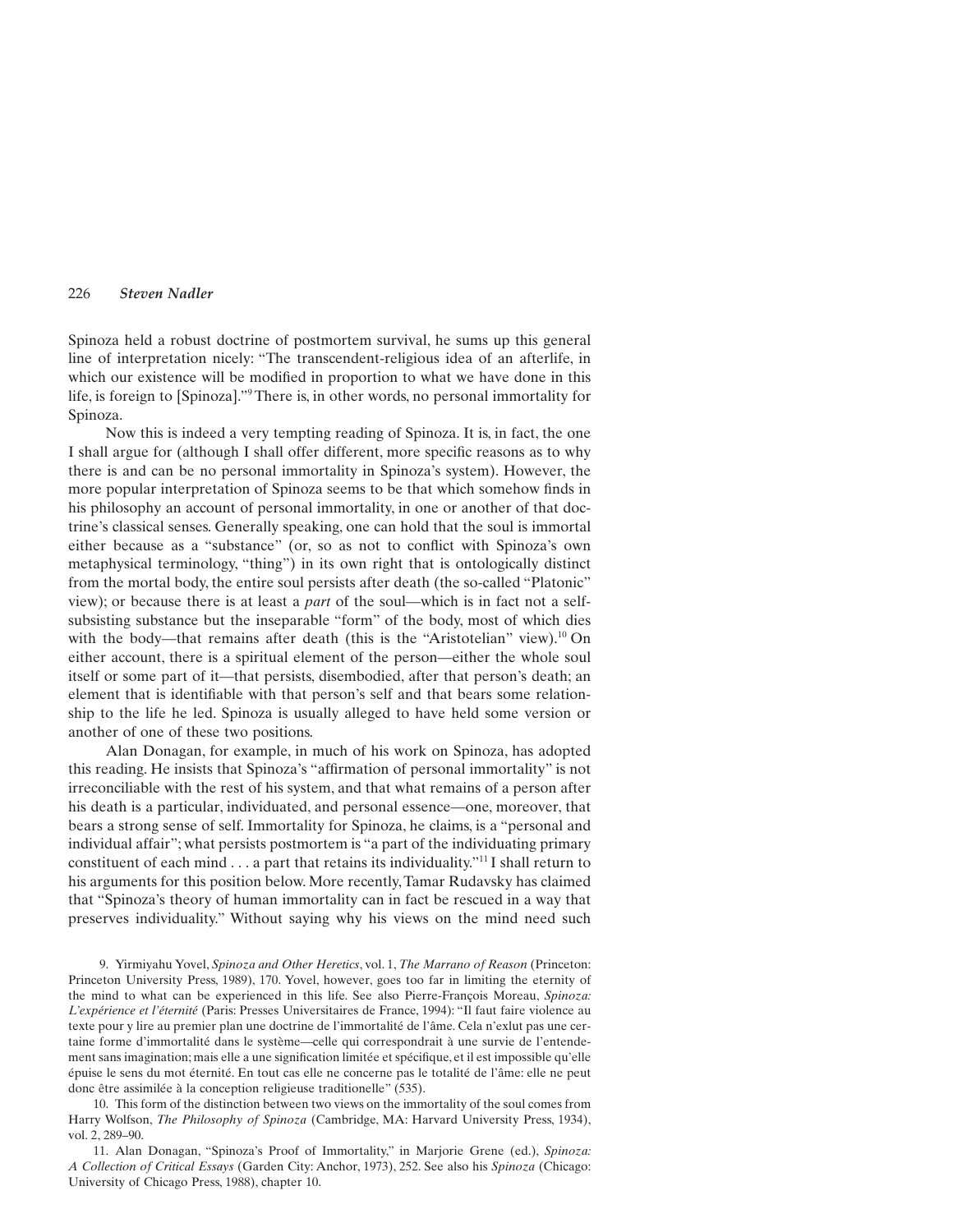Given the importance of Wolfson's perspective to both the field and Nadler's argument, an entire paragraph is devoted to this scholar.

rescuing,12 she insists that "what we call immortality of soul, characterized as eternity of mind, for Spinoza must be personal. Within this unity of mind with God/Substance, there is still something of 'me' that remains."13

Perhaps the most extreme version of this reading of Spinoza, however, is also the most prominent one. Harry Wolfson, in his magisterial and justly celebrated study of Spinoza's philosophy, sees in *Ethics* as strong a doctrine of personal immortality as one could hope for. In fact, according to Wolfson, Spinoza is "merely reaffirming an old traditional belief," namely, that "the bliss and happiness of the immortal souls consist in the delight they take in the knowledge of the

essence of God."14 Immortality for Spinoza is, on his account, entirely personal: "the eternal preservation of something that was peculiar to a particular human being during his lifetime... the thought element of the mind that survives death bears the particular characteristics of the individual during his lifetime . . . the immortality of the soul, according to Spinoza, is personal and individual."15 Indeed, Wolfson insists, Spinoza's goal is the entirely conservative project of defending the traditional rabbinic view of immortality against its latter-day critics: "[Spinoza's] main object was to affirm the immortality of the soul against those of his own time who denied it."<sup>16</sup> Spinoza is also concerned to show that there is nothing supernatural about immortality, that it is simply a part of the ordinary course of nature. (In what is the most astounding feature of his interpretation, Wolfson goes so far as to say that Spinoza "retains the traditional vocabulary and speaks of the immortality of the soul."17 In fact, nothing could be further from the truth: Spinoza obviously goes to great lengths to avoid the traditional vocabulary. The phrase "immortality of the soul [*immortalitas animae*]" does not once appear in Spinoza's own account in *Ethics*. He consistently—and, I am sure, self-consciously—uses instead the phrase "eternity of the mind [*mentis aeternitas*]."18 Wolfson's constant use of the words "immortality of the soul" to describe Spinoza's view is thus very puzzling indeed.) $19$ 

12. As I argue in the final section, the desire to "rescue" a "doctrine of immortality" for Spinoza is misguided and represents a fundamental misunderstanding of Spinoza's major project.

13. Tamar Rudavsky, *Time Matters: Time, Creation and Cosmology in Medieval Jewish Philosophy* (Albany: SUNY Press, 2000), 181, 186.

14. Wolfson, *The Philosophy of Spinoza*, vol. 2, 310–1.

15. Wolfson, *The Philosophy of Spinoza*, vol. 2, 295.

16. Wolfson, *The Philosophy of Spinoza*, vol. 2, 323. Wolfson has in mind here, in particular, Uriel da Costa. But I believe that it is absolutely clear that Spinoza was, in fact, in agreement with da Costa on the question of immortality.

17. Wolfson, *The Philosophy of Spinoza*, vol. 2, 295.

18. As Moreau notes,"Spinoza distingue très rigoureusement ces deux notions"; see *Spinoza: L'expérience et l'éternité*, 534–6.

19. Numerous other authors attribute to Spinoza, as Wolfson does, an account of personal immortality. Some argue that Spinoza just worked hard to accommodate such a doctrine into his own metaphysical schema and language, to give a Spinozistic spin to it. In his book *The God of Spinoza* (Cambridge: Cambridge University Press, 1997), Richard Mason seems to take just this position (chapter 10). So does Seymour Feldman who, in his work on Gersonides, insists that for Spinoza "immortality is individually differentiated" (see the introduciton to his translation of *The Wars of the Lord* [Philadelphia: The Jewish Publication Society, 1984], vol. 1, p. 76). Other scholars, while noting that Part Five of *Ethics* speaks only of the *eternity* of the mind, insist that far